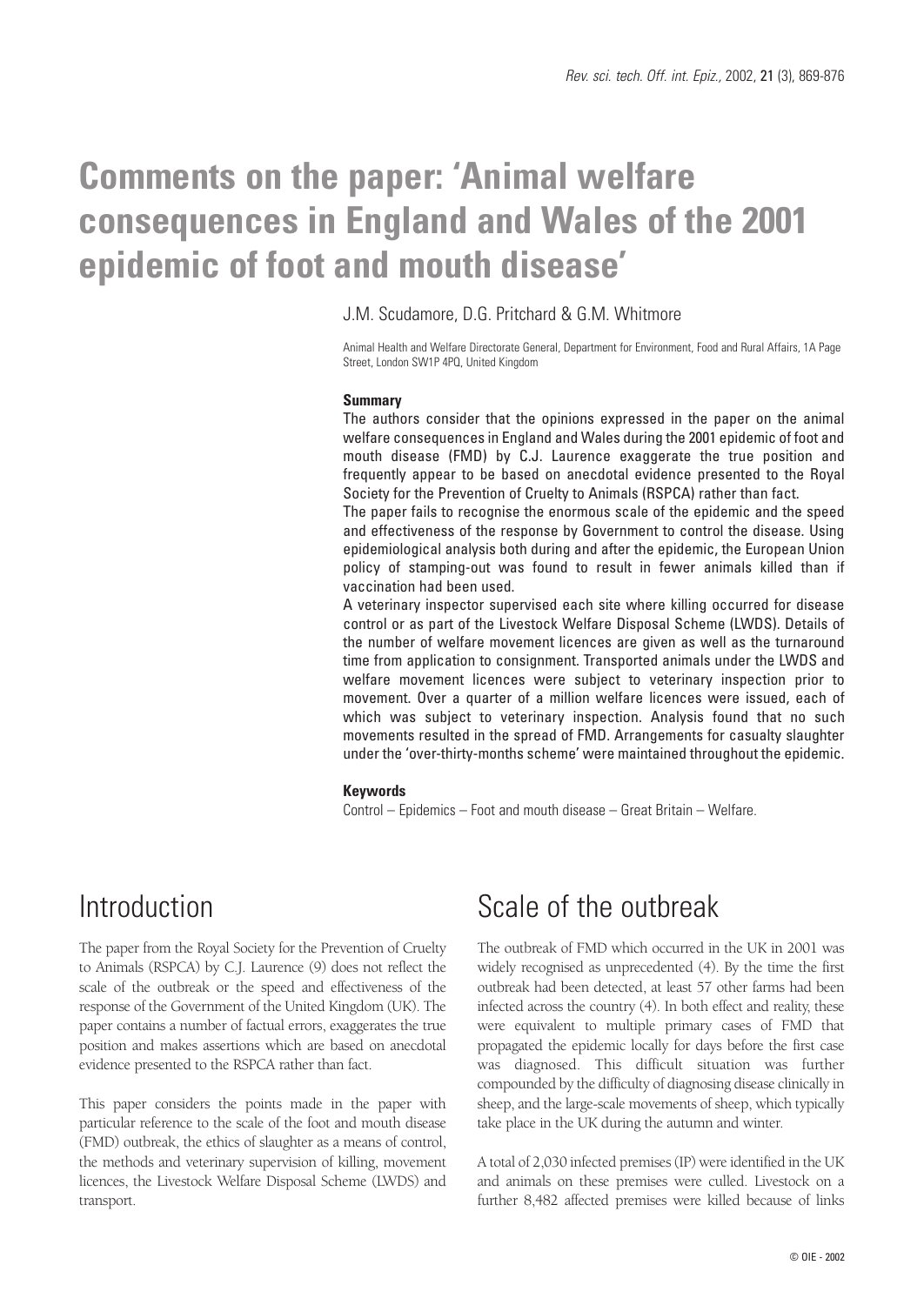with an IP. In addition, over 18,000 consignments were removed for welfare reasons as part of the LWDS. A total of 6 million animals were slaughtered, 4 million for disease control purposes and 2 million for animal welfare reasons (LWDS). On the peak day of the epidemic, more than 100,000 animals were slaughtered and disposed of, requiring a massive and complex logistical operation (4).

## Ethics of slaughter as a means of disease control

Foot and mouth disease is one of the most feared epidemic diseases of farmed livestock. The rapid spread, high morbidity and short-lived immunity of FMD point to the need for rapid removal of affected and exposed livestock, coupled with a ban on livestock movements to prevent the spread of disease. The objective is the preservation of healthy, unaffected susceptible livestock.

While supporting the slaughter of infected livestock and those which had a high risk of transmitting the disease to other animals, the RSPCA express their opposition to the slaughter of apparently healthy animals as part of the contiguous cull. They appear to accept the logic of killing animals assessed as likely to be infected and not showing clinical signs of disease, but argue that 'the unnecessary killing of animals which are unlikely to be infected [could have been] prevented by proper risk assessments for each group of animals'. They further express the view that from the information available to them,'in many instances no proper risk assessment was conducted and many animals were apparently killed without good cause' (9).

Given the infectivity of FMD, livestock that have been exposed to infection must be slaughtered to prevent further propagation of the epidemic. The killing of animals at any risk of infection results in more rapid control and so provides enormous welfare benefit to healthy, unaffected stock.

Allowing FMD to spread unchecked in a susceptible population is unacceptable, due to the following:

– the rapid spread, high morbidity and suffering of livestock contracting the disease

– the financial losses in terms of reduced productivity for survivors of the disease and mortality among the young

– the short-term nature of the natural immunity generated by natural infection and the ability of the virus to undergo changes in antigenicity, thereby resulting in the cycling of infection within the population

– the loss of future earning capacity nationally, due to the change in disease status affecting both the agricultural and tourist industries and UK trading status

– the contradiction to the declared European Union (EU) policy of being FMD-free without vaccination.

Throughout the epidemic, the policy for disease control was kept under constant review. Modelling was used within the Department for Environment, Food and Rural Affairs (DEFRA) to assess likely scenarios, including the uses of vaccination, and to assess the optimum strategy for disease control. These analyses demonstrated that stamping-out was most effective in reducing the number of animals to be killed and eradicating disease. Consideration was given to vaccination in particular circumstances such as those of Cumbria and Devon and contingency plans for use of vaccination to protect vulnerable animal concentrations in other areas were prepared. This analysis is supported by independent modelling studies (7, 8, 11).

As information relating to the diagnosis of FMD and the degree of infectivity of the particular strain became apparent, the policy on culling contiguous and dangerous contact premises was reviewed. Where appropriate, careful veterinary risk assessments were made, based on local knowledge of the livestock industry in an area. The impact of factors, such as weather patterns, was also utilised to determine which premises were at such a risk of infection that the FMD-susceptible animals needed to be killed to halt the epidemic. Aerial dispersal models of FMD virus from heavily infected farms were also utilised to target field resources (5, 13).

The paper also argues that 'little effort or resources have been committed in recent years to developing modern vaccination schemes for use as part of a disease control programme. This omission may well have had a significantly adverse effect on overall animal welfare' (9).

The issues related to vaccination are extremely complex. Where an exotic disease is introduced to a fully susceptible livestock population, three principal options exist, as follows:

– to cull all diseased, suspected diseased, exposed and incontact susceptible livestock in order to eliminate the disease

– to vaccinate susceptible livestock, to reduce the impact and spread of the disease

– to allow the disease to progress unchecked, until it becomes endemic within the susceptible population and natural immunity builds up.

In deciding whether to deal with the disease by culling or vaccination, due account has to be taken of the nature and geographical extent of the outbreak, the impact of diverting resources from one activity to the other on achieving control, and the policy aims of the country in which control takes place. The UK, like all EU Member States, has a policy of stampingout the disease to maintain the Office International des Epizooties (OIE: World organisation for animal health)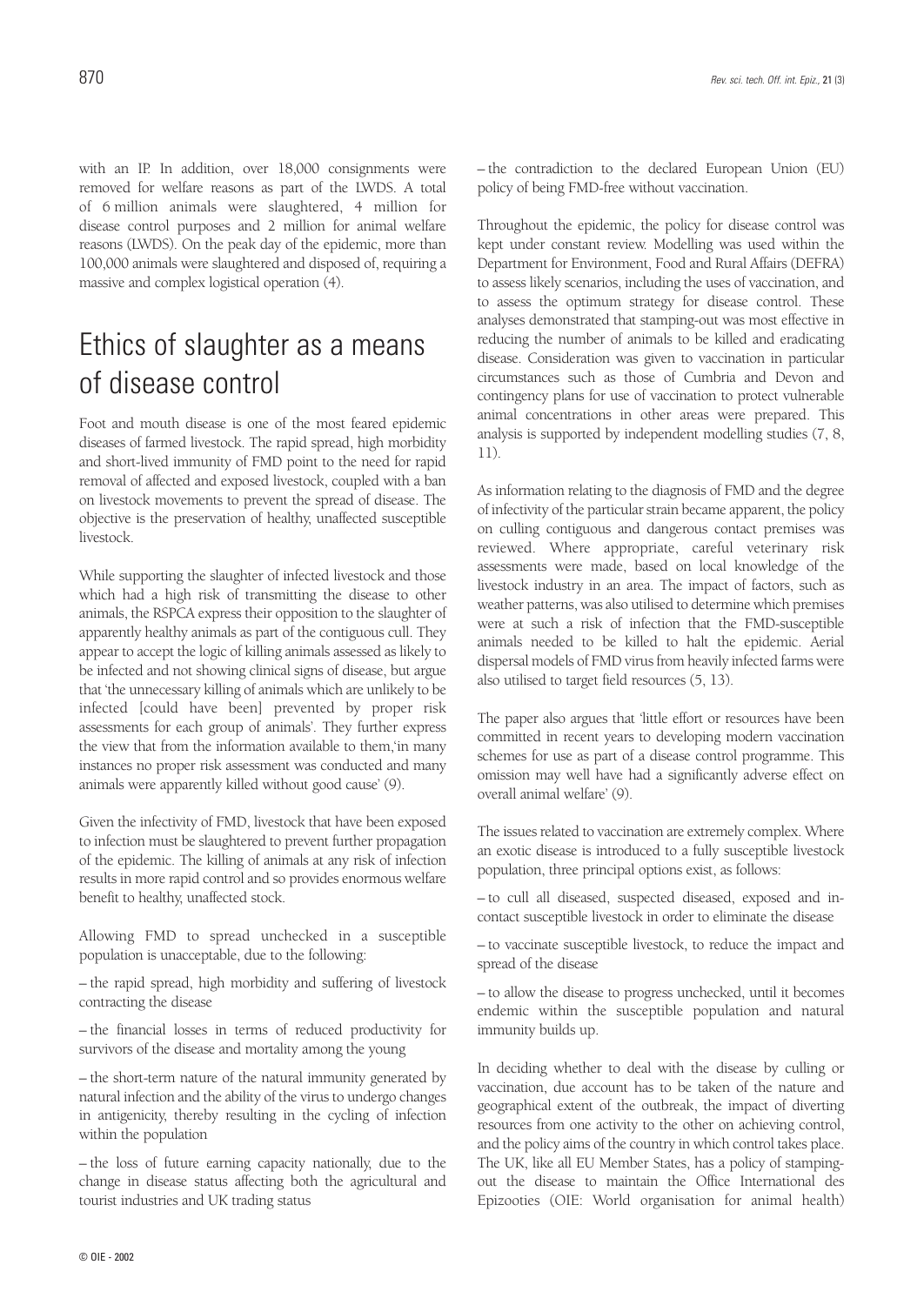'FMD-free without vaccination' status. Measures for the control of FMD are set down in Council Directive 85/511/EC which incorporates procedures laid down by the OIE. The legislative controls provide for the emergency use of vaccination (5).

### **Methods of killing**

'The RSPCA received complaints […] relating to slaughter incidents on 130 premises, with 83 being fully investigated'. They argue that 'RSPCA inspectors were unable to gain access to the majority of slaughter sites and were therefore unable to effectively monitor the efficacy of slaughter techniques' (9).

The DEFRA did not have an exclusion policy with respect to RSPCA inspectors attending the slaughter of livestock on infected premises. Rather, RSPCA inspectors were asked to confirm to the Local Disease Control Centre (LDCC) the time of their attendance at infected premises so that the necessary licensing and biosecurity arrangements could be implemented to allow their entry to these sites. These are statutory requirements for any person entering infected premises which are under official control. This offer was not taken up.

The complaints referred to are not corroborated to indicate whether the complaint resulted from a misunderstanding of what is legally permitted (e.g. the killing of an animal in the sight of members of their own species [conspecifics], the use of a free bullet), concerns for the foetus *in utero* or apparently inappropriate killing methods resulting in unnecessary pain, suffering or injury.

In the experience of the authors, a number of complaints arose from a misunderstanding of what was legally permitted. For example, although the Welfare of Animals Slaughter and Killing Regulations 1995 (WASK) (3) prohibit the killing of an animal in an abattoir in the sight of conspecifics in England and Wales, this requirement does not extend to the field situation and disease control. Studies at Bristol University found that farm animals were not subject to distress when killing occurred in the sight of conspecifics (1, 2).

In selecting the killing method, the supervising veterinary inspector considered the health and safety of all persons and animals on the premises, the handling facilities available, the type and behaviour/tractability of the animals and the disposal arrangements for the carcasses. Some complaints concerned the use of rifles and free bullets for killing animals. In some cases, the concern was about the use of the method rather than any suggestion that unnecessary pain, suffering or injury had resulted from inappropriate use of the technique. The technique was utilised for the killing of cattle where the animals lacked familiarity with close human contact. The method results in less stress as minimal handling and confinement are required.

Divergent views are held on the need to consider the status of the foetus when a pregnant animal is killed. 'The RSPCA

[...] suggested [...] that [these] animals should first be sedated with a suitable drug which crossed the placenta' (9). However, a detailed review of this issue by New Zealand scientists suggests that because of the low level of oxygen available to the foetus *in utero*, it is unlikely that awareness occurs in the foetus (10). Death of the foetus closely follows that of the dam, and they conclude that the method is humane. In some cases, veterinary inspectors sedated cattle using xylazine prior to slaughter to facilitate handling during killing. This then facilitated killing with captive bolt stunning and pithing in a yard situation, and provided a safer working environment from a health and safety viewpoint.

### **Supervision of killing**

The paper makes the point that 'in general, veterinary surgeons appear to have supervised slaughter, but at the height of the epidemic, veterinarians were tasked to concurrently supervise slaughter sites which might be miles apart. […] This operational decision by MAFF may have contributed to some instances of inappropriate slaughter' (9).

Such instructions were issued in anticipation that the epidemic might escalate. They only allowed supervision of more than one site if the veterinarian was content that a suitably qualified and experienced non-veterinary incident commander was available to supervise slaughter teams. In the event, on each site where slaughter occurred throughout the epidemic, this always took place under the direct supervision of a veterinary inspector.

Where any concern was raised about the method of killing which resulted in the possibility of unnecessary pain, suffering or injury, the circumstances were investigated and appropriate corrective action was taken. Depending upon the particular circumstances, this involved re-training of slaughtermen by veterinary staff coupled with supervision until an appropriate methodology was assured. In more serious cases, the decision was taken not to utilise the services of the person concerned forthwith.

The paper also states that 'in a significant number of cases, animals were said to show signs of consciousness some hours after being stunned with a captive bolt pistol, some were even said to be standing. […] Many slaughtermen seemingly failed to pith animals after stunning or to ensure they were dead, which led to the recovery of consciousness later' (9). The authors would like to point out that the RSPCA presents no evidence to support these allegations. Slaughter always took place under veterinary supervision.

### Movement licences

The paper points out that 'Movement restrictions inevitably play a major part in the control of an epidemic. In the FMD epidemic, these restrictions resulted in significant animal welfare consequences. While these have been in part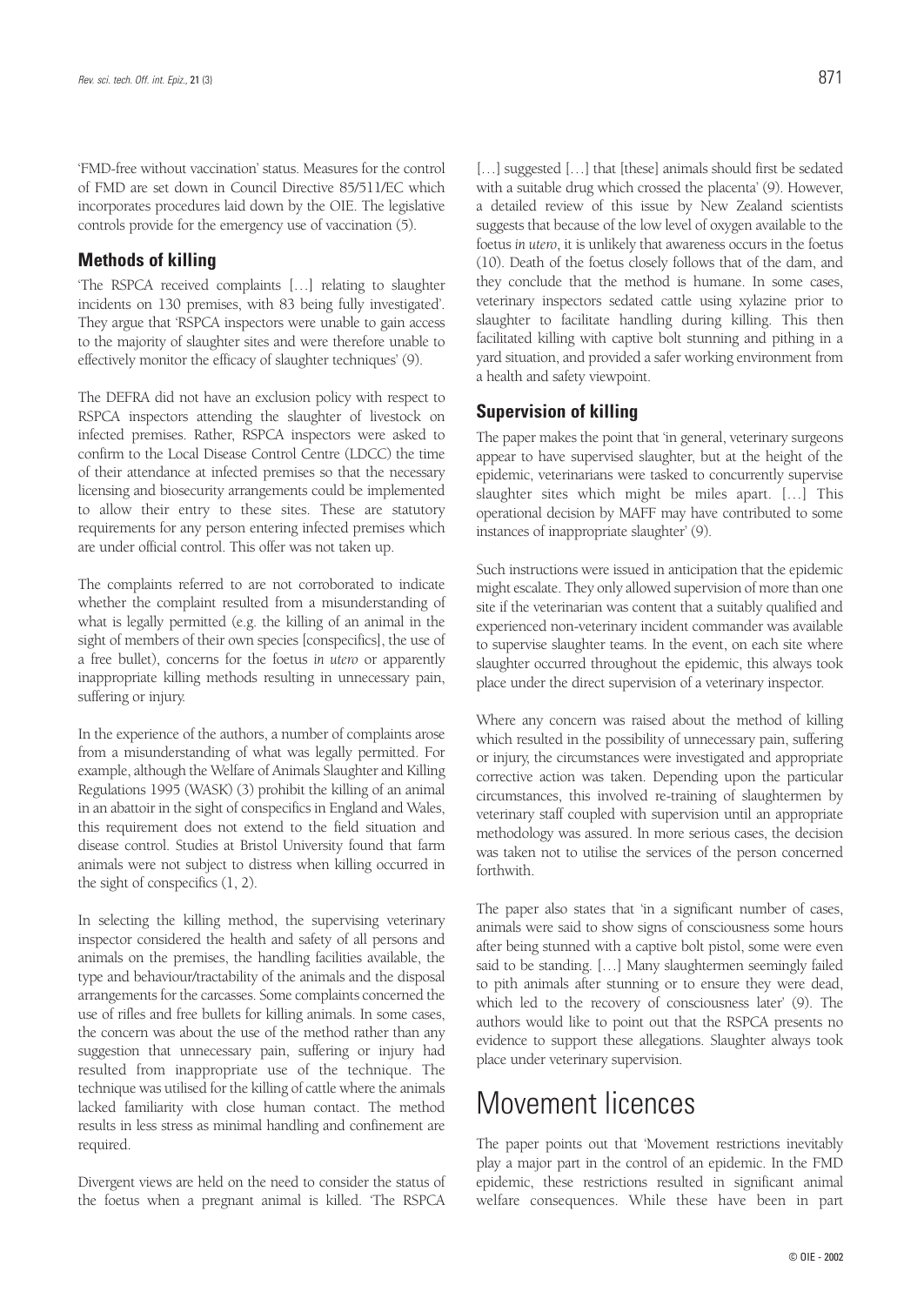ameliorated by Government-sponsored slaughter schemes, the RSPCA used up to a quarter of its inspectors to provide assistance to farmers at the height of the epidemic' (9).

'During the FMD epidemic, all such movement was at first halted and later performed under licence only. The licence system was slow and bureaucratic and, at least at first, insufficiently resourced. It is believed the consequence of this was more animal suffering than that caused to animals slaughtered directly' (9).

Movement licences were organised in such a way as to balance the welfare needs of the animals with the need to control the epidemic (12). An LWDS was introduced to assist farmers in maintaining welfare standards by removing animals they were unable to care for and making a payment to the farmer (4, 12).

Full details of the number of licences issued in England, Scotland and Wales between 9 March and 30 September 2001 are presented in Table I.

#### **Table I**

**Type and number of animal movement licences issued in England, Wales and Scotland between 9 March and 30 September 2001**

| <b>Type of licence</b>                 | <b>England</b>   | Wales            | <b>Scotland</b> | <b>Total</b>      |
|----------------------------------------|------------------|------------------|-----------------|-------------------|
| Occupational<br>Local movement licence | 38.457<br>87.746 | 12.778<br>27.823 | 7.456<br>7.742  | 58,691<br>123.311 |
| Longer distance movement<br>licence    | 61.921           | 20.679           | 8.247           | 90.847            |
| Specific movement licence              | NΑ               | NА               | 20.838          | 20.838            |
| Common grazing                         | 775              | 719              | NА              | 1.494             |
| Animal treatment licence               | 137              | 83               | 45              | 265               |
| Gathering licence                      | 200              | 254              | <b>NA</b>       | 454               |
| <b>Total</b>                           | 189.236          | 62,336           | 44.328          | 295,900           |

NA: not applicable

Given the scale of the epidemic, hundreds of additional staff from DEFRA and elsewhere were drafted in when movement licensing commenced in early March, in order to deal with welfare movement licences to meet the expected demand based on information from the industry.

During the operation of the movement licensing arrangements, measures were implemented in England to record the time of receipt of movement applications and the issue of the licence. Figures 1, 2 and 3 provide a summary of the turnaround time by DEFRA for occupational, local and longer distance movement licences in England.

The average response time for occupational licences and local movement licences, despite the issue of up to 5,300 licences a week for occupational licences and 6,200 for local movement licences, was maintained under 5 days. In response to the



**Fig. 1**

**Average turnaround time (from receipt of application to release of licence documents) for occupational licences issued in England by the Department for Environment, Food and Rural Affairs**



#### **Fig. 2**

**Average turnaround time (from receipt of application to release of licence document) for local movement licences issued in England by the Department for Environment, Food and Rural Affairs**

reported difficulties in obtaining movement licences, particularly in south-west England, new procedures were introduced during week 10 of the epidemic to permit local veterinary inspectors (LVIs) to issue movement licences to their clients following approval of the proposed move by DEFRA personnel. The more complex processing of longer distance movement licences rose to above 5 days in week 9, but the resources released by the take-up of licences by LVIs resulted in a prompt reduction in time. The numbers of longer distance movement licences doubled weekly from 1,000 each week to a peak of 7,500 a week. Given that new arrangements and computer systems had to be implemented, the performance of the licensing system was spectacular. Nevertheless, farmers were frustrated at the imposition of movement restrictions and the impact on their businesses which often utilised several locations. The lesson learnt is that all livestock businesses must be able to care for animals for at least 6 weeks when movement restrictions are imposed and plan accordingly.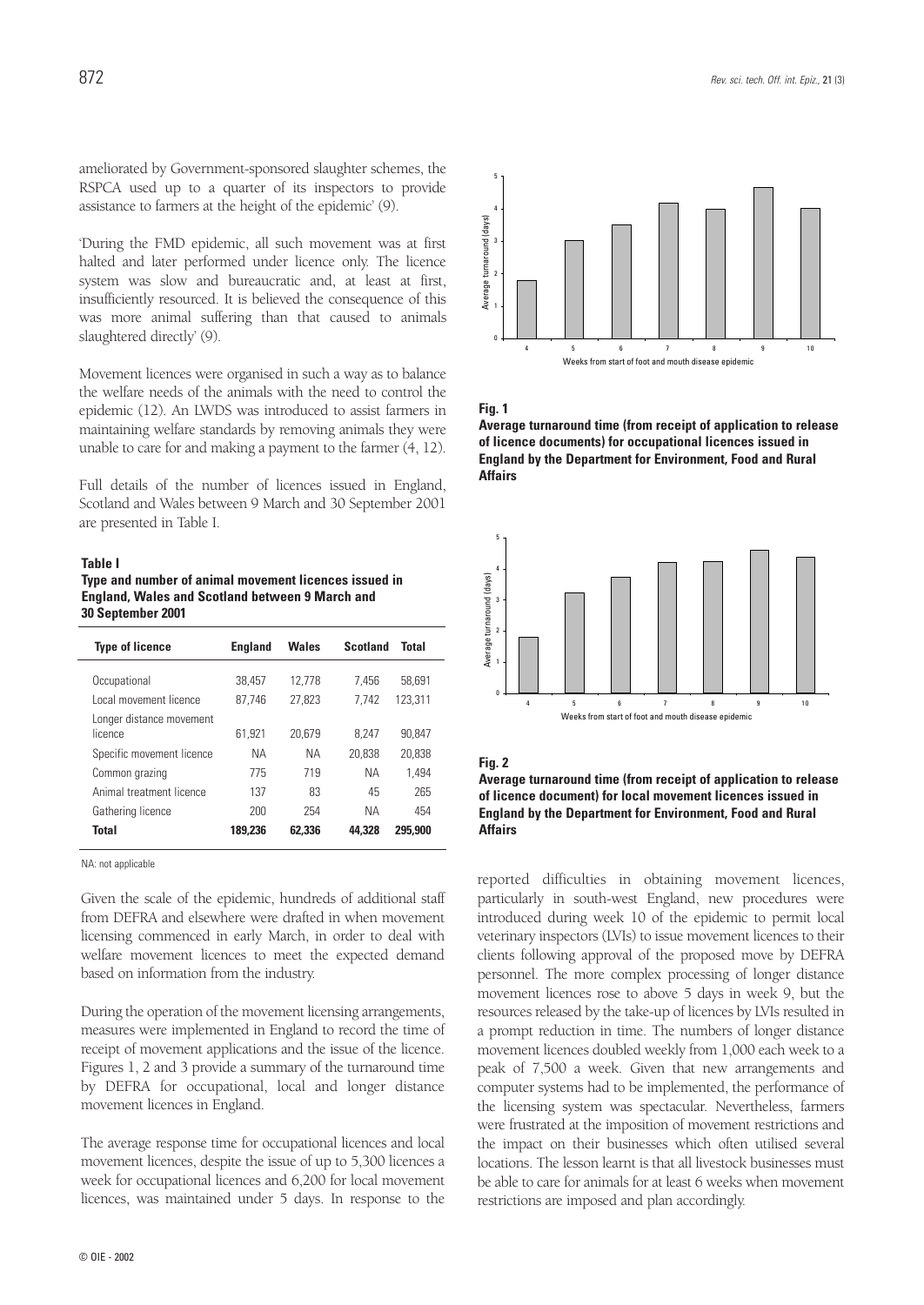



The demand for movement licences during the period when animals are turned out of winter quarters to grass was enormous, and additional resources were allocated to the licensing operations. In practice, these arrangements did meet the needs of the industry as reflected in the data on licences already presented. From March to the end of September, over a quarter of a million welfare licences were issued, all of which were subject to veterinary checks. Epidemiological analysis revealed that these movements did not result in the spread of any case of FMD.

## Livestock Welfare Disposal Scheme

The paper makes the point that the LWDS 'was intended to alleviate overstocking where this was causing welfare problems on farms. […] Significant delays between a farmer applying to enter stock into the LWDS and removal of the stock to slaughter were observed' (9).

When introduced, the LWDS was intended to be utilised as a last resort after all other measures to alleviate welfare problems had been applied or discounted. Considerable resources were devoted to the operation of the scheme and animals were moved off farms as soon as the availability of disposal facilities permitted this.

The paper also argues that 'movement restrictions and insufficient rendering capacity for carcasses resulted in the suspension of the "over-thirty-months scheme" (OTMS) and since animals were not eligible to enter the LWDS, this also led to overstocking on farms. While there was no direct deleterious effect on the welfare of many of these cattle, they continued to occupy space and eat forage which compounded the shortages (in forage and bedding)' (9).

The OTMS scheme was suspended in Great Britain from March to end of July, but many 'over-thirty-month' (OTM) cattle were taken into the LWDS. The OTM casualty scheme continued, thereby safeguarding the welfare of animals unfit to travel live. These cattle were killed on-farm and moved to incinerators for disposal.

The statement that OTM cattle were ineligible for entry to the LWDS scheme is incorrect. Figures available from the Rural Payments Agency (RPA), which administered the scheme on behalf of DEFRA, do not support the allegation that a backlog of these animals was present on-farm. Table II provides figures for the monthly throughput of the OTM scheme in the UK between January 2000 and May 2002 and clearly indicates that there was no rebound effect, other than the normal seasonal pattern, when the full scheme resumed.

#### **Table II Number of 'over-thirty-month' (OTM) cattle entered on to the OTM scheme by month between January 2000 and May 2002**

| <b>Month</b> | 2000    | 2001    | 2002    |  |
|--------------|---------|---------|---------|--|
| January      | 118,563 | 79,878  | 68,116  |  |
| February     | 81,230  | 45,366  | 65,370  |  |
| March        | 71.373  | 14.873  | 66.196  |  |
| April        | 55,317  | 18,323  | 80,635  |  |
| May          | 53,980  | 18,195  | 64,789  |  |
| June         | 67,217  | 15,442  | N/A     |  |
| July         | 70,626  | 32,622  | N/A     |  |
| August       | 61,743  | 59,776  | N/A     |  |
| September    | 75,236  | 70,757  | N/A     |  |
| October      | 133,088 | 126,389 | N/A     |  |
| November     | 113,500 | 100,878 | N/A     |  |
| December     | 70.648  | 74,094  | N/A     |  |
| <b>Total</b> | 972.521 | 656,593 | 345,106 |  |

N/A: not available at the time of going to press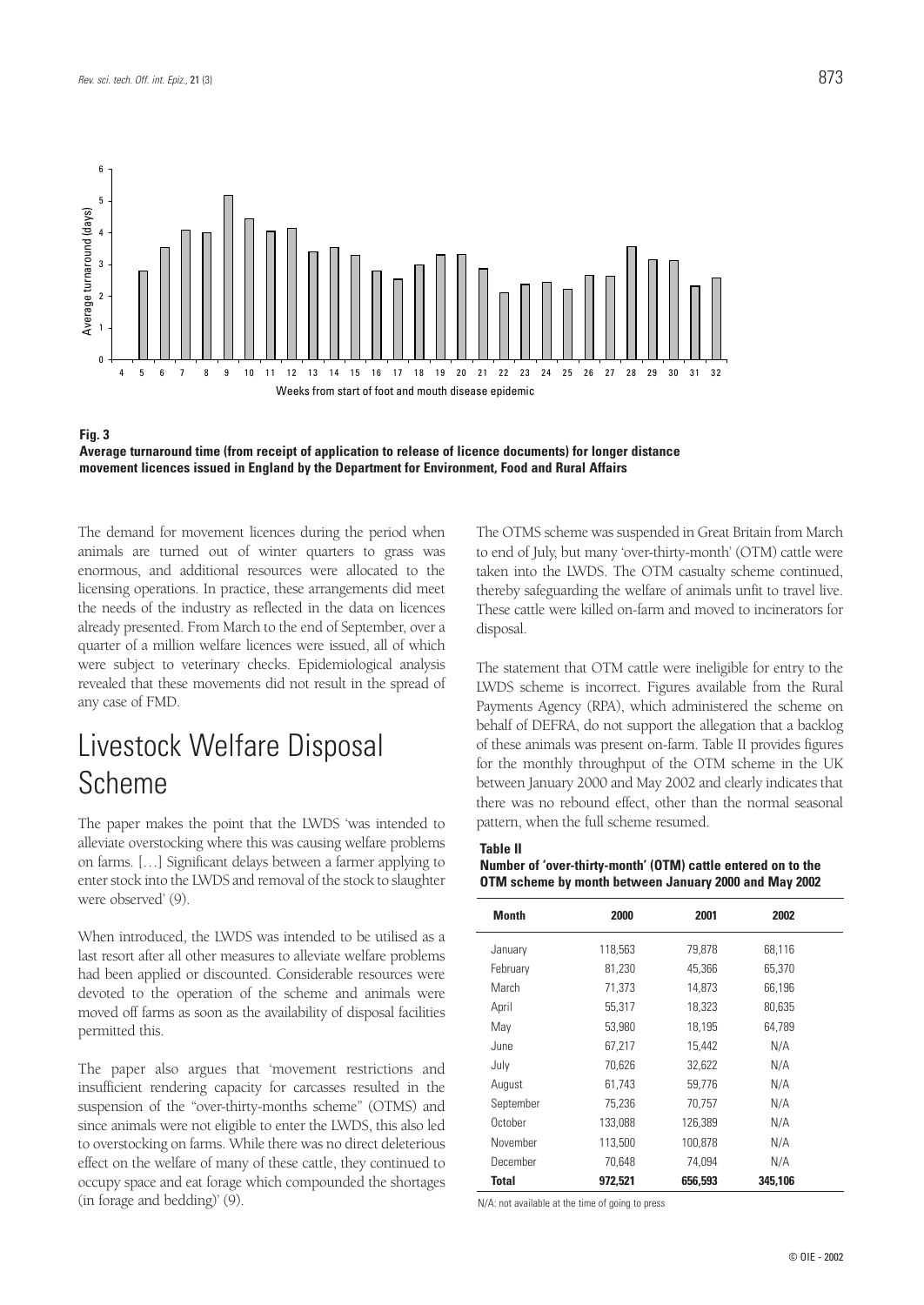## **Transport**

The slaughter site at Great Orton was not used for killing animals removed under the LWDS, but rather for animals from farms local to the site that had to be slaughtered for disease control purposes. All animals removed from LWDS premises were inspected for fitness to travel by a veterinarian prior to loading. If animals were unfit to travel, arrangements were made to kill them on-farm. The authors received no reports from the RSPCA of animals being sent on the LWDS that were not fit to travel. Regrettably, terms such as 'RSPCA inspectors intervened on a number of occasions' are included in the paper without any indication of actual figures or references detailing the scale of the alleged problem.

## Conclusion

The FMD outbreak which occurred in the UK in 2001 was unprecedented and was the largest that the UK has ever experienced.

The DEFRA managed both the disease control and welfare measures with diligence and flexibility by using on-going clinical and management experience, mobilising logistics and resources on a scale not seen since the Second World War and by continually re-evaluating the changing circumstances.

#### ■

## **Remarques sur l'article intitulé « Conséquences pour le bien-être animal de l'épizootie de fièvre aphteuse survenue en Angleterre et au pays de Galles en 2001 »**

### J.M. Scudamore, D.G. Pritchard & G.M. Whitmore

#### **Résumé**

Selon les auteurs, les opinions exprimées par C.J. Laurence dans son article sur les conséquences pour le bien-être animal de l'épizootie de fièvre aphteuse survenue en Angleterre et au pays de Galles en 2001 déforment la réalité. En outre, elles donnent souvent l'impression de se fonder davantage sur des cas isolés rapportés à la Société royale pour la prévention de la cruauté envers les animaux (Royal Society for the Prevention of Cruelty to Animals : RSPCA) que sur des faits concrets.

L'article en question fait l'impasse sur l'ampleur de l'épizootie, ainsi que sur la célérité et l'efficacité dont ont fait preuve les pouvoirs publics pour maîtriser la maladie. D'après les analyses épidémiologiques réalisées pendant et après l'épisode, la politique d'abattage sanitaire adoptée par l'Union européenne a entraîné la destruction d'un plus petit nombre d'animaux que le recours à la vaccination.

Un vétérinaire inspecteur était présent dans chaque site pour surveiller les opérations, que ce soit dans le cadre des mesures prophylactiques ou dans celui du Programme d'abattage du bétail au nom du bien-être animal (Livestock Welfare Disposal Scheme : LWDS). Les auteurs présentent des données chiffrées et détaillées sur les autorisations de déplacement d'animaux octroyées au titre du bien-être animal, ainsi que sur le délai écoulé entre la demande d'autorisation et l'expédition. Les animaux transportés en vertu du Programme LWDS et des autorisations de déplacement étaient soumis à un contrôle vétérinaire préalablement à leur déplacement. Plus de 250 000 autorisations ont été accordées, chacune d'elles motivant une inspection vétérinaire. Les études ont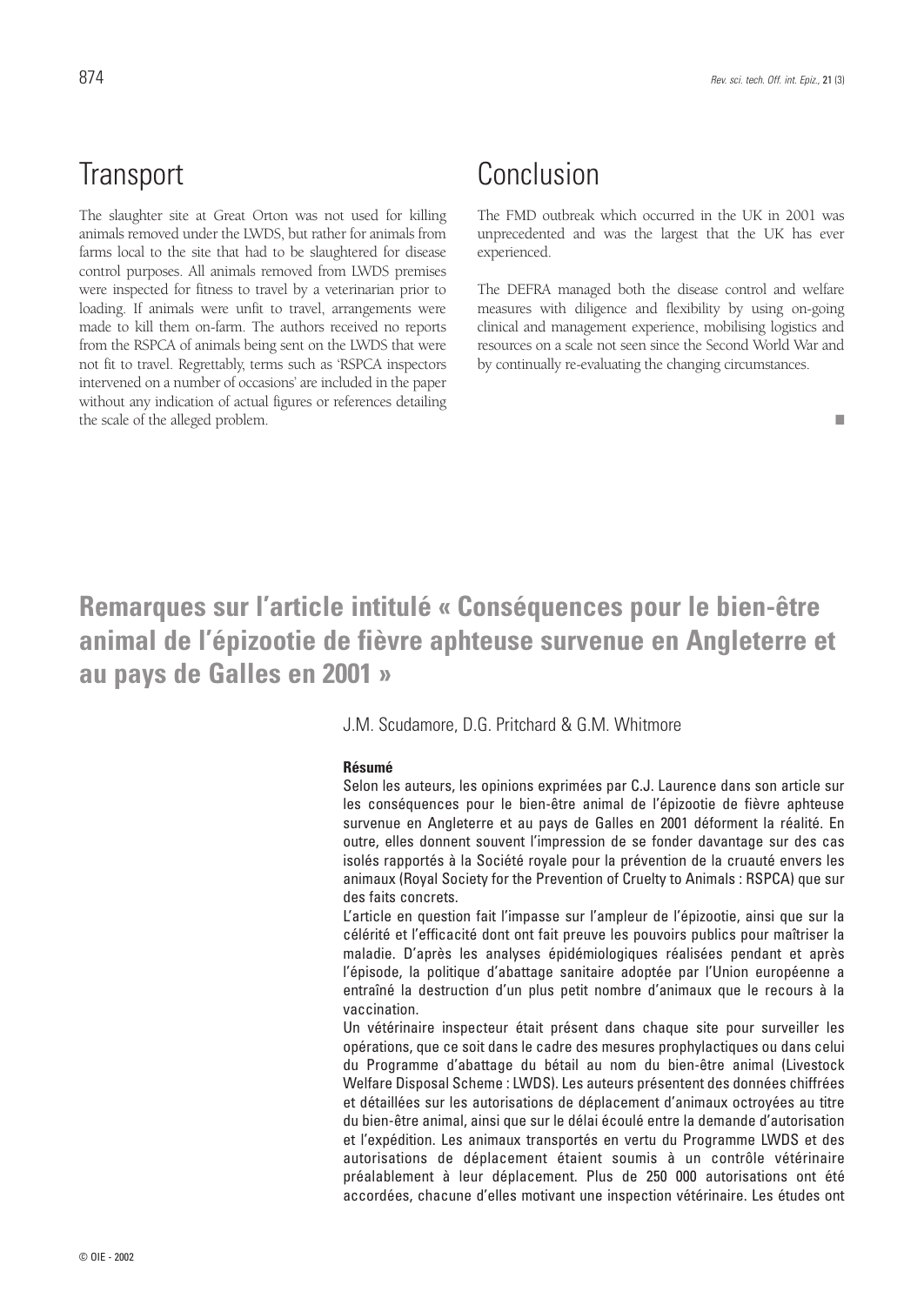démontré que ces déplacements n'avaient nullement contribué à la diffusion de la fièvre aphteuse. Les dispositions d'abattage d'urgence mises en place dans le cadre du programme destiné aux animaux âgés de plus de trente mois ont été maintenues tout au long de l'épizootie.

#### **Mots-clés**

Bien-être animal – Épizootie – Fièvre aphteuse – Grande-Bretagne – Prophylaxie. ■

**Observaciones sobre el artículo "Consecuencias sobre el bienestar animal de la epidemia de fiebre aftosa de 2001 en Inglaterra y Gales"**

J.M. Scudamore, D.G. Pritchard & G.M. Whitmore

#### **Resumen**

Los autores entienden que las opiniones vertidas por C.J. Laurence en su artículo dedicado a las consecuencias sobre el bienestar animal de la epidemia de 2001 en Inglaterra y Gales exageran la realidad, y a menudo parecen basadas no tanto en hechos como en información de segunda mano que llegó a la Sociedad Real de Prevención de la Crueldad con los Animales (Royal Society for the Prevention of Cruelty to Animals: RSPCA).

El artículo no tiene debidamente en cuenta la magnitud de la epidemia y la rapidez y eficacia con que respondió el Gobierno para controlar la enfermedad. A juzgar por los análisis epidemiológicos realizados durante y después de la epidemia, la política de sacrificio sanitario total adoptada por la Unión Europea redundó en un menor número de animales sacrificados que si se hubiera recurrido a las vacunaciones.

Un inspector veterinario supervisaba todos los lugares donde se realizaban sacrificios, con fines de control sanitario o como parte del Programa para la eliminación del ganado sin crueldad (Livestock Welfare Disposal Scheme: LWDS). Los autores ofrecen datos sobre el número de autorizaciones de transporte por razones de bienestar animal y sobre el tiempo transcurrido entre la solicitud y el momento del transporte. Los animales transportados como parte del LWDS o a resultas de una autorización de transporte por razones de bienestar eran sometidos previamente a una inspección veterinaria. Se concedieron más de un cuarto de millón de autorizaciones de este tipo, condicionadas todas ellas a una inspección veterinaria. De los análisis realizados se desprende que ninguno de esos desplazamientos propagó la fiebre aftosa. Durante toda la epidemia se mantuvieron los acuerdos sobre sacrificios de animales dentro del plan de eliminación de bovinos de más de treinta meses.

#### **Palabras clave**

Bienestar animal – Control – Epidemias – Fiebre aftosa – Gran Bretaña. ■